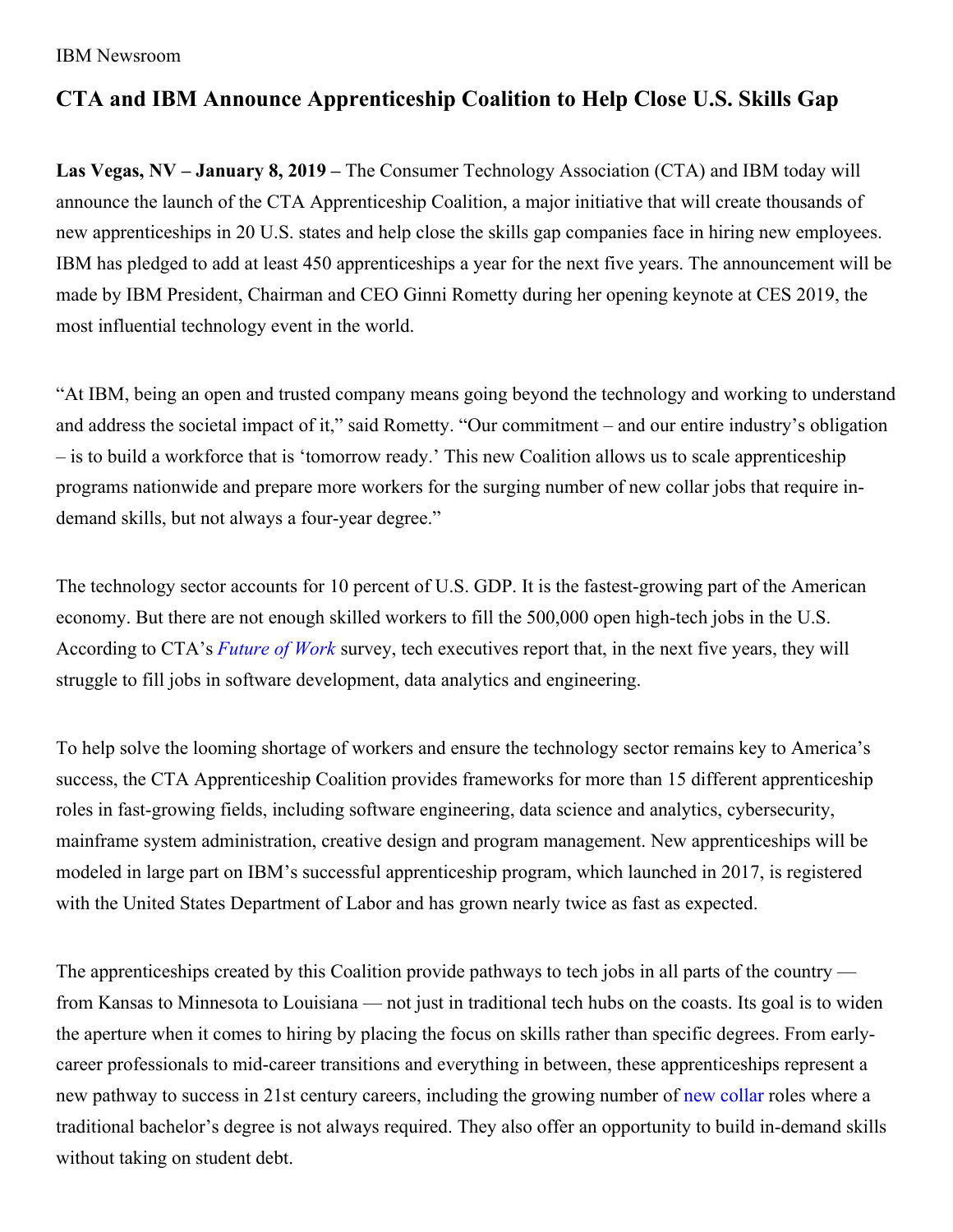Coalition members – including A&K Robotics, Alarm.com, Bosch, Canon, EVERFI, Ford, Future Ready Solutions, LOOK, OperationsInc., Phone2Action, Postmates, SoftBank Robotics, Sprint, TeamPeople, Toyota and Walmart – are committed to building their own apprenticeship programs or expanding their existing efforts.

"Tech innovations are creating new jobs and careers – and apprenticeships are one of the most successful types of work-based learning and will help revitalize the U.S. workforce from coast to coast," said Gary Shapiro, President and CEO, CTA. "We're excited to provide our members with a free resource that allows companies to establish and scale their apprenticeship programs. The future of our nation is based on ensuring Americans are prepared for jobs of the future that can be supported by a college degree, certification or apprenticeship."

For more information, please visit: [www.CTA.tech/apprenticeship](http://www.cta.tech/apprenticeship).

## **About CES:**

CES® is the world's gathering place for all who thrive on the business of consumer technologies. It has served as the proving ground for innovators and breakthrough technologies for 50 years-the global stage where next-generation innovations are introduced to the marketplace. As the largest hands-on event of its kind, CES features all aspects of the industry. Owned and produced by the Consumer Technology [Association](http://videos.ces.tech/) (CTA)<sup>TM</sup>, it attracts the world's business leaders and pioneering thinkers. Check out CES video highlights. Follow CES online at CES tech and on [social](http://www.ces.tech/News/CES-Social).

#### **About Consumer Technology Association:**

Consumer Technology Association (CTA)<sup>TM</sup> is the trade association representing the \$377 billion U.S. consumer technology industry, which supports more than 15 million U.S. jobs. More than 2,200 companies – 80 percent are small businesses and startups; others are among the world's best-known brands – enjoy the benefits of CTA membership including policy advocacy, market research, technical education, industry promotion, standards development and the fostering of business and strategic relationships. CTA also owns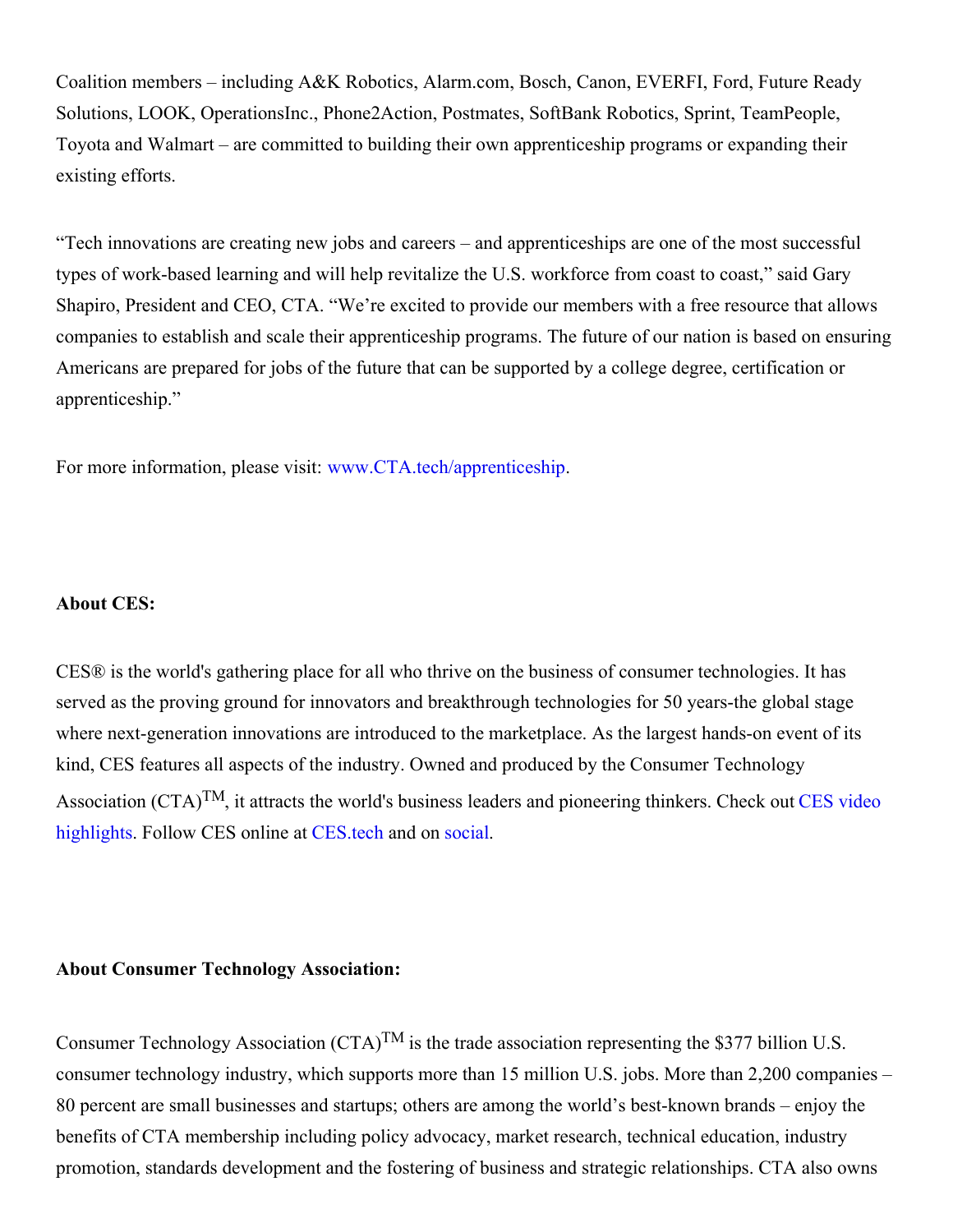and produces  $CES^{\circledR}$  – the world's gathering place for all who thrive on the business of consumer technologies. Profits from CES are reinvested into CTA's industry services.

## **About IBM:**

IBM is a global technology and innovation company headquartered in Armonk, New York. For more information about IBM, visit [ibm.com/news](https://newsroom.ibm.com/).

## **UPCOMING EVENTS**

**CES [2019](https://www.ces.tech/)**

January 8-11, 2019, Las Vegas, NV

# **CES Asia [2019](http://www.cesasia.cn/)**

June 11-13, 2019, Shanghai, China

#### **Contact:**

**Bronwyn Flores [703-907-7679](tel:703-907-7679) [bflores@CTA.tech](mailto:bflores@CTA.tech)** *[www.CTA.tech](http://www.cta.tech/)*

**or**

**Ashley Bright [202-551-9519](tel:202-551-9519) [brighta@us.ibm.com](mailto:brighta@us.ibm.com)**